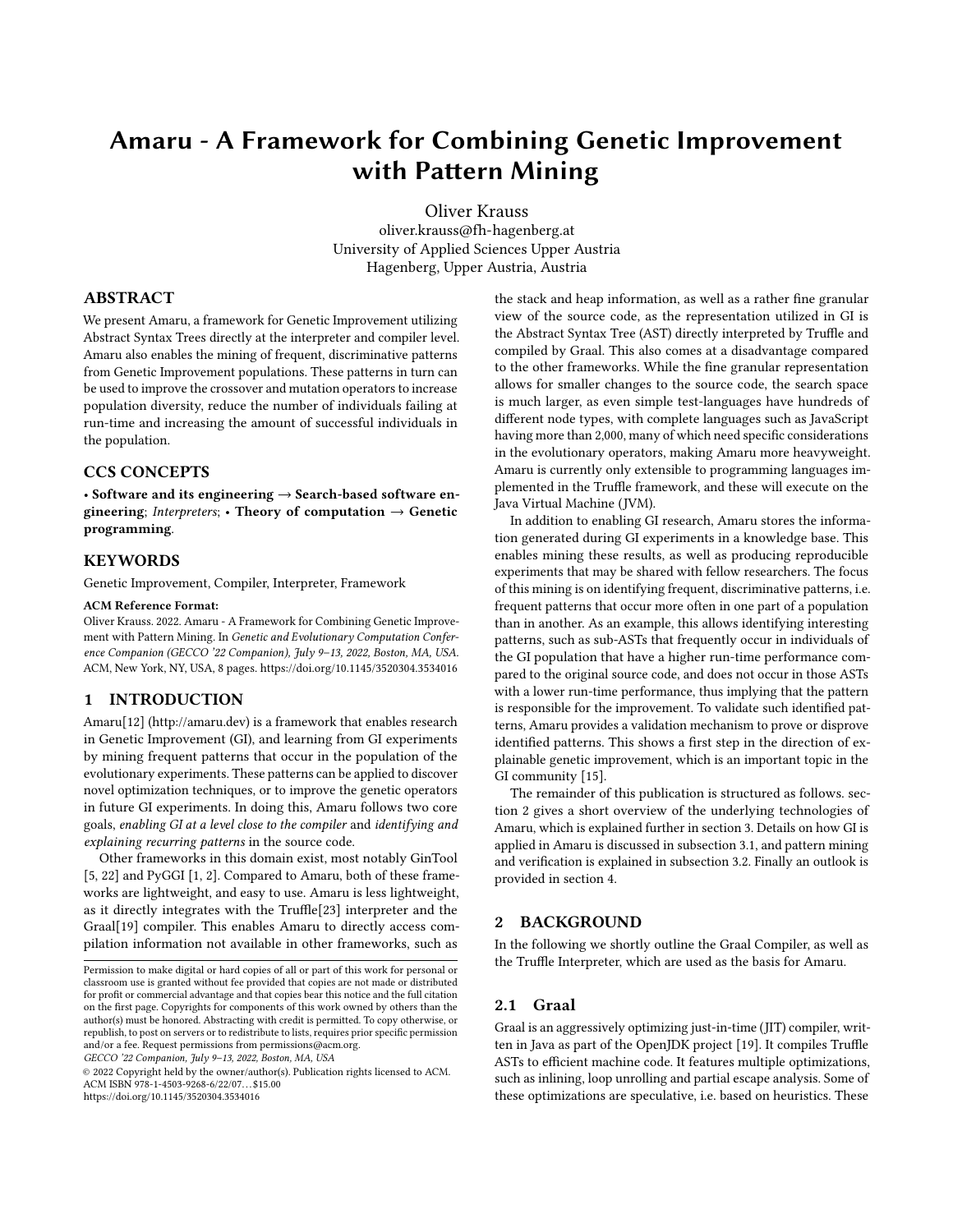optimizations can be taken back, in a process called deoptimization, and other optimizations are applied. This often happens if the execution context changes, for example when different branches become the hot paths. Graal uses an Intermediate Representation (IR), which is a directed graph consisting of the control flow and the data flow, and builds the basis for research in compiler optimizations. Amaru does not modify the Graal IR, but rather only modifies the ASTs that Truffle utilizes. The use of Graal necessitates special consideration towards how non-functional features, such as run-time performance, are measured for individuals in GI populations, as its aggressively optimizing nature requires a high warm up time of 100,000 iterations [\[8,](#page-6-5) [16,](#page-7-5) [20\]](#page-7-6).

# 2.2 Truffle

Truffle is an open-source framework and self-optimizing interpreter for the prototyping of programming languages, called guest languages. It uses Abstract Syntax Trees (AST)s as a representation form. Truffle itself is written in Java and can run on any JVM, but directly integrates with Graal, enabling high performance compilation of Truffle guest languages. Truffle itself contains additional optimizations such as node specialization and loop optimization. Languages implemented in Truffle have all advantages of the JVM, such as garbage collection. Currently, there are several open-source language implementations of Truffle, including JavaScript, C, Python and Ruby. Truffle guest languages can also interface with each other. For example, a JavaScript Truffle node can produce a call to a C Truffle node [\[9,](#page-6-6) [23,](#page-7-2) [24\]](#page-7-7).

Every node in a truffle AST represents a concept of the language, such as "write int to stack", "double / double". In some cases, a single node is not enough, and Truffle injects optimization nodes. For example, the while loop consist of three nodes, "while", "loop" and "repeating". In this case, the "repeating" and "while" nodes are provided by the language developers, while the "loop" node is provided by the Truffle framework, enabling truffle to analyze and optimize the AST. A simplified example of a truffle AST representing a recursive Fibonacci sequence is shown in [Figure 1.](#page-1-1) It shows the granularity that is enabled by directly manipulating such ASTs with GI.

## <span id="page-1-0"></span>3 ARCHITECTURE OVERVIEW

The architecture of Amaru is shown in [Figure 2.](#page-2-0) It is intended to be run directly in the Graal Virtual Machine (VM), which is a part of the OpenJDK, and can interface with Guest Languages implemented in Truffle. A guest language is essentially a language that was prototyped via the Truffle Framework. In the framework, every operator or operand, e.g. loops, switches, variables, literals, etc. is implemented as a node class. By using features from the Truffle API, this enables Truffle to optimize generated ASTs, and Graal to compile them natively in the JVM.

The framework consists of two essential parts. The first part (top right of [Figure 2\)](#page-2-0) deals with GI experiments in a Truffle guest language. The second part of the framework (bottom left in [Figure 2\)](#page-2-0) enables mining patterns from GI experiments and enables analyzing these patterns further with additional experiments.

<span id="page-1-1"></span>

Figure 1: AST representation of a recursive implementation of the Fibonacci sequence.

Both of these are connected via a Knowledge Base, e.g. a Neo4J graph database, which stores the Experiment Results generated during the GI experiments. This includes every AST that was created as well as observed run-time information, such as occurred exceptions during different tests, or the run-time performance. Which genetic operator created the ASTs, and via which parent ASTs, is also stored. For example, in a crossover operation, both of the parent ASTs are connected with the child AST. This enables tracing genealogies during the experiments and analysis of the impact that different operators have during the experiments. Truffle Language Information on the Truffle guest language is also stored in the knowledge base, such as which operators and operands are available, and assertions about them, e.g. if they conduct a reading or writing access to stack or heap, or if they are branching statements etc. This information can in turn be used both by GI operators or considered when mining patterns.

The optimization side of the framework allows creating Experiments. These experiments consist of a program that is run in the Truffle guest language, and one function in the program that is under optimization. Optimizing multiple functions at the same time is currently not supported. The validation of these functions can be done via unit tests, only testing the function directly, or integration tests in which the entire program, or a benchmark function is run. The tests and benchmark corpus currently need to be provided by a researcher, although automated test generation is a future research topic. Additional configuration of the experiments contains, for example, the fitness function, selected genetic operators and operands, or which patterns should be excluded or enforced during a GI run.

The Optimizer is the part of the framework that conducts the experiments, i.e. runs them. It supports using different algorithms and operators to guide the search during the experiment, with the primary algorithm being Knowledge-guided Genetic Improvement (KGGI). It also allows the connection to other frameworks, to either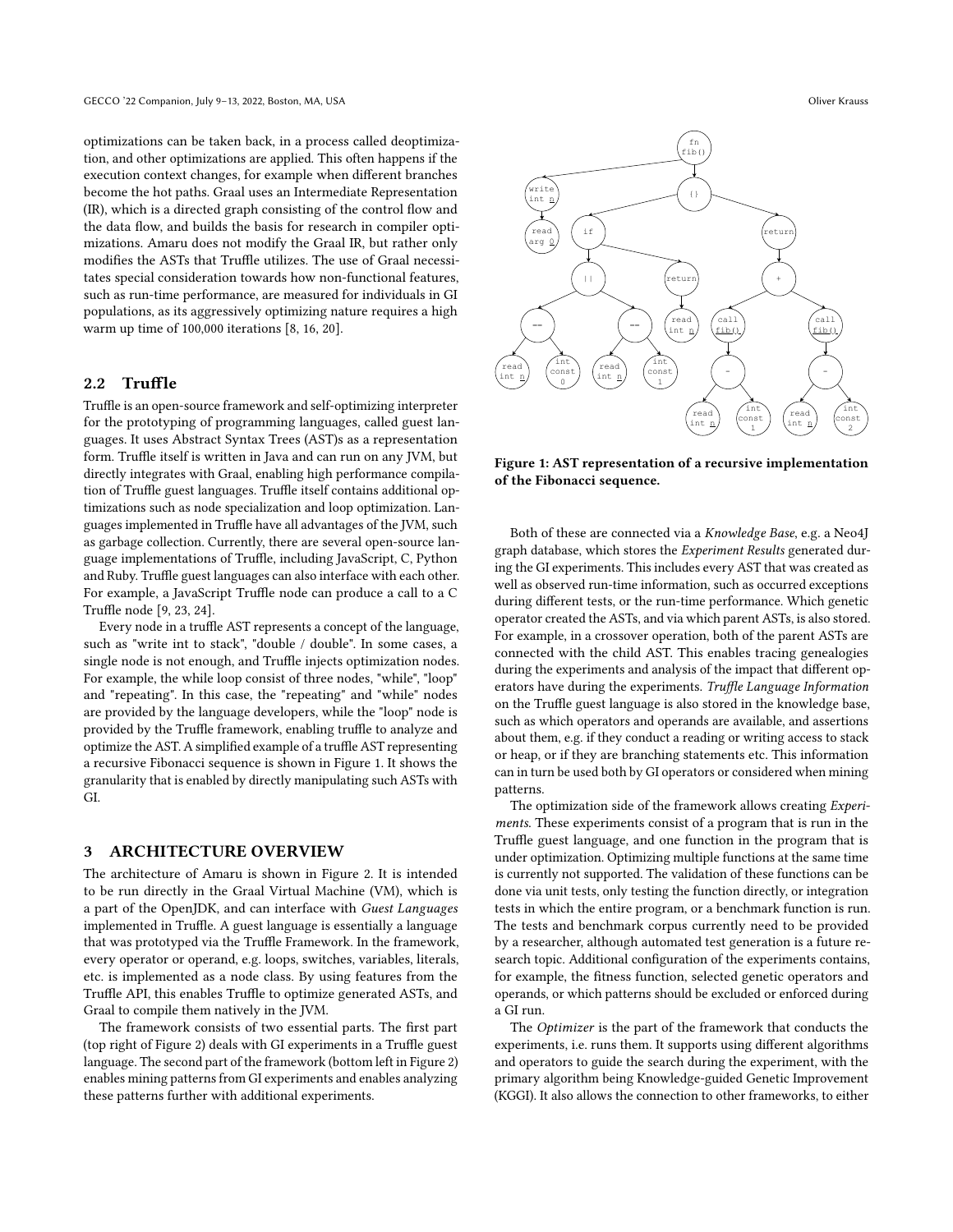Amaru - A Framework for Combining Genetic Improvement with Pattern Mining GECCO '22 Companion, July 9-13, 2022, Boston, MA, USA

<span id="page-2-0"></span>

Figure 2: Architecture of the Amaru framework. It builds upon the Truffle and Graal execution environment, and consists of functionality for optimization using GI. The experiment data is stored in a knowledge base, from which patterns can be mined and verified [\[13\]](#page-6-7).

outsource parts of the algorithm, such as a specific mutation or crossover implementation, or to enable complete control of the search from another framework, with Amaru only serving to compose the ASTs and running them on the Graal compiler. The only existing connector to another framework is to HeuristicLab [\[7,](#page-6-8) [11\]](#page-6-9). With this connection mechanism, Amaru can be a valuable addition for other frameworks and can serve as an intermediary, as it also contains mechanisms to automatically analyze and prepare Truffle Languages for use in machine learning.

The Truffle Language Analyzer serves to analyze Truffle languages and provide the Truffle Language Information via various mechanisms. Static code analysis, via Java reflection, is used to extract Truffle API specific information from nodes. Dynamic analysis is primarily conducted via brute force operations, that, for example, identify which variable write operations need to be in which order and which data types are interoperable. For example, in an untyped language writing a string to a variable and then reading it as an integer may be allowed, but in a statically typed language this will fail at runtime. Similarly, one language may require arrays to be allocated with a size, while another will dynamically allocate the array with the write operation, not requiring an allocation beforehand. The resulting information provides a generic representation,

independent of the actual language, that enables the instantiation of AST nodes, and having information available about which nodes influence the control or data flow, and call other functions. Without this automated analysis, utilizing Truffle languages would be an overwhelming overhead for developers of a Truffle language, or those wanting to utilize it for GI, especially frameworks not written directly in Java.

Amaru features several options of running the different ASTs during the GI experiments, as shown in [Figure 3.](#page-4-0) The simplest implementation is the internal executor, which simply injects the AST provided by a genetic operator in the context of the program and runs the given test suite. Other operators simply exist to load additional information from the ASTs. For example, the trace executor, automatically injects tracing information into the Truffle languages via byte code manipulation. This can be used to identify exactly which nodes of an AST are executed for a specific test case, or to measure the run time of single nodes or branches, thus identifying the hot paths for a single test, or test suite.

Due to the fine granularity, of how ASTs are designed in Amaru, ASTs that crash the JVM during their execution are a rare, yet regular, occurrence. Exceptions from which the JVM cannot recover,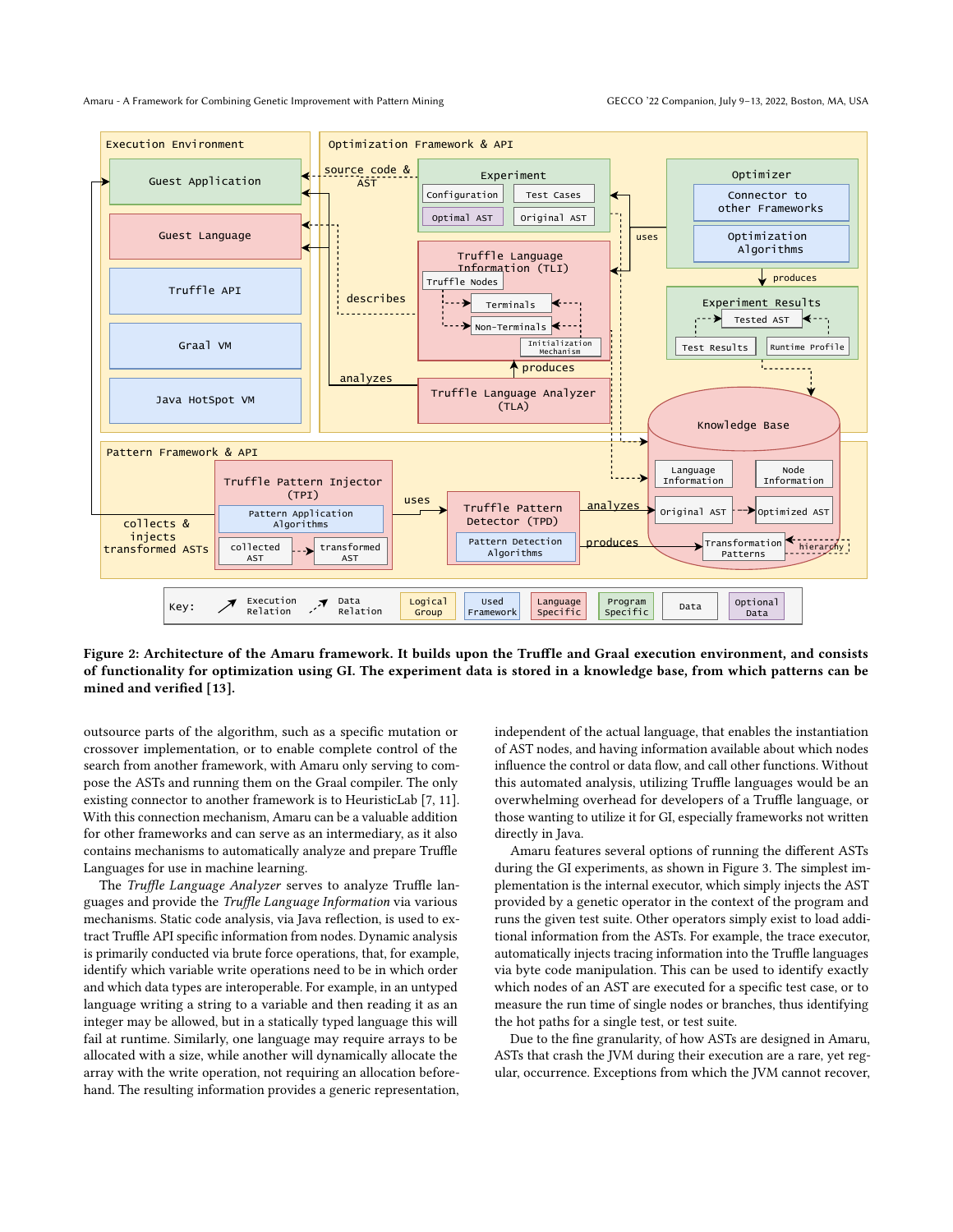for example, are when the garbage collector overhead limit is exceeded, or stack overflow exceptions. An even larger issue is the valid measurement of non-functional properties, especially runtime performance. It is widely known that the garbage collector and other processes running on the operating system can influence measuring runtime [\[4\]](#page-6-10). In a similar manner, the same code may behave differently on other hardware architectures, operating systems or just compiler version or flags used during the compilation.

A unique, and lesser known challenge when using an aggressively optimizing compiler, like Graal, and possibly affecting multiple modern compilers is code caching [\[20,](#page-7-6) [21\]](#page-7-8). In essence, code caching identifies code snippets that are executed often and caches them, including their optimizations. Modern compilers also have a warm-up time (for Graal the first 100,000 iterations) in which code is analyzed and (re-)optimized multiple times. However, in GI it is not unusual to conduct only 10 repetitions [\[6\]](#page-6-11) when measuring runtime performance, due to the high cost of compiling and executing large code bases. In addition, individuals in a GI population are often very similar, primarily as GI deals with improving existing code instead of synthesizing new one, but partly because of the popular code grafting operators utilize [\[3\]](#page-6-12).

Individually these three considerations, code caching, warm up, and a low amount of repetitions, may be less problematic. When considering them in combination, these individual ingredients become a recipe for disaster when attempting run-time performance measurements. Since GI features highly similar code, it is likely that the compiler caches it. Since the compiler also does not finish its warm up with the few iterations the code is run, it may appear that the GI algorithm is producing faster and faster individuals over several generations, while what is actually happening, is that the compiler continuously improves recurring snippets.

To enable accurate measurement of non-functional features of software, Amaru primarily applies remote execution, meaning that the program steering the search only generates the ASTs but never executes them. In [Figure 3](#page-4-0) the AST is run by remote runners (right). These connect with the Optimizer via a Broker (center), using the Message Queue protocol. The Broker takes the initial configuration of an experiment from the optimizer, i.e. the source code, and which features should be measured, and then distributes generated ASTs to the remote runners. Each of the remote runners is in their own JVM. Whenever runtime performance is measured, the runner shuts itself down after running just a single AST, with one single test case, to ensure that there is no bleed-over-effect between AST measurements. A control plane checks in regular intervals if the runner process still exists, and starts a new process if it does not. The control plane also monitors crashes, and can report the reason a runner stopped to the Broker. This makes Amaru resistant to hard crashes, and allows identifying which AST leads to such a type of crash. Via this mechanism, Amaru also allows for distributed execution, as multiple control planes can connect from different PCs to one broker. In the case of run-time performance, the broker instructs each control plane to only have one runner active, otherwise the control plane automatically spawns one runner per CPU thread.

The pattern mining side of the framework [\(Figure 2](#page-2-0) bottom) can load data from one or multiple Experiments, and utilize the information obtained from the Truffle language. The Truffle Pattern Detector contains some algorithms to mine patterns. The primary implementation being a novel mining algorithm, Independent Growth of Ordered Relationships (IGOR), and a reporting tool to view the resulting patterns found in the ASTs. The Truffle Pattern Injector can then later inject patterns into the GI operators for future experiments, to either enforce that anti-patterns will not be mutated or crossed into the population anymore, or enforces the inclusion of patterns that should occur in the population. This concept is comparable to grafting [\[3\]](#page-6-12), with the primary difference being that instead of grafting specific source code, more generic structures are injected, and often mutated to complete them, or crossed with various sub ASTs.

#### <span id="page-3-0"></span>3.1 Genetic Improvement in Amaru

Genetic Improvement in Amaru is done at the AST level of Truffle. The Truffle guest languages are analyzed by Amaru, and processed into generic constructors, with meta information on how the nodes can be combined into an AST, e.g. which child nodes are valid. In addition, how nodes need to interact is also documented. For example, the Amaru framework detects which nodes initialize a variable correctly to be read by another node. In addition, the function registry, stack and heap variables and their assigned types are available for the genetic operators. This allows Amaru to guarantee in most cases that only such ASTs can be constructed, that they will always be able to compile. Some edge cases still exist, for example if the Truffle guest language is designed in a way where child node types cannot be inferred via static analysis.

Amaru uses Knowledge-guided Genetic Improvement (KGGI) as base algorithm [\[14\]](#page-7-9). KGGI is a combination of Grammar-guided Genetic Programming (GGGP) [\[18\]](#page-7-10) since it adheres to the valid structure of the language, and Tree Genetic Programming (TGP) [\[10\]](#page-6-13), as it uses the Truffle AST as representation.

At the core of KGGI stand two concepts. Knowledge about the language being optimized, and the syntax graph, an example of which is shown in [Figure 4.](#page-4-1) The syntax graph is a graph consisting of strategies that can be applied in all major genetic operators, crossover, mutation and selection. The core concept of this graph is based on requirements engineering. Each (sub)-AST is seen as a set of requirements.

Consider the AST from [Figure 1](#page-1-1) being applied in the mutation operation. If the mutation operation were to decide that the write int n node needs to be removed, the syntax graph traverses the rest of the AST, and collects unsatisfied requirements. In this case, each of the read int n nodes will register that no corresponding node exists to initialize the stack variable, thus leading to an unsatisfied requirement. This unsatisfied requirement is then used when generating a new sub-AST, to enforce that the variable n must be initialized with any node able to write an integer value. This does not guarantee that no run time exception may occur. If, for example, the replacement sub-AST would initialize n with any negative integer, this would lead to a stack overflow exception, crashing the JVM.

The second concept of KGGI is the knowledge about the language, as is shown in the white boxes in [Figure 4.](#page-4-1) Due to the language analysis by Amaru, it is known for each node, what their minimal requirements are concerning depth and width, e.g. how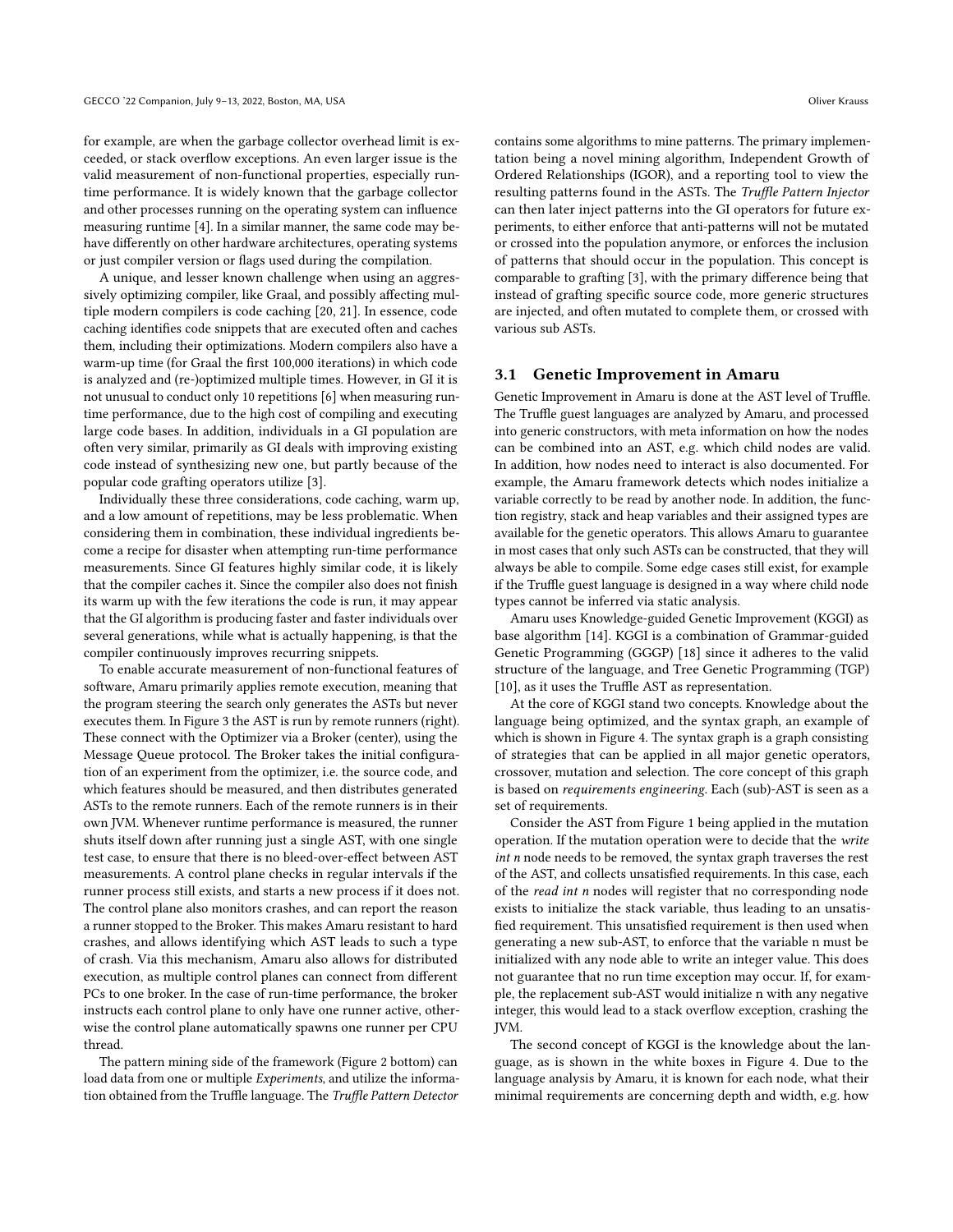#### Amaru - A Framework for Combining Genetic Improvement with Pattern Mining GECCO '22 Companion, July 9-13, 2022, Boston, MA, USA

<span id="page-4-0"></span>

Figure 3: Available execution mechanisms for AST individuals in the population, enabling failure free, distributed execution and accurate measurement.

<span id="page-4-1"></span>

Figure 4: Syntax graph for a given Truffle guest language. Operators (gray) represent the grammar and contain knowledge about their non-functional properties (white), and edges to valid relationships according to the grammar. [\[13\]](#page-6-7)

many child nodes must be created as a minimum valid AST. This lets the syntax graph control the search space and prevent code bloat. This also works with assertions about non-functional features, as is shown with run-time. The Truffle Language Analyzer, allows measuring the average cost of a node, to approximate the total cost of a generated AST. For branches and loops, assertions are made which branch is likely to be taken, or how often a loop will be executed. While this is by no means an accurate measurement, as it is highly dependent if these assertions hold true, and which

optimizations the compiler will apply during run-time, it still serves to restrict the search space in the GI populations.

The entry point strategy serves the purpose of guaranteeing that the Grammar is upheld in the operations. For example, during the mutation operation, if this strategy is given the condition of an if statement, it will only generate a new sub-AST that returns a boolean value.

The root strategy serves purely as a selection mechanism for all other strategies. It recursively queries all strategies with the given requirements, for example that a variable must be written to, or that a maximum depth must not be exceeded. Strategies either fulfill requirements, or add new requirements, which in turn must be fulfilled by other child or sibling nodes.

All other strategies are more specialized, such as specific strategies for the stack or heap access, or strategies that deal with repetitions, such as multiple statements that may be created within a block statement. Most of these strategies are automatically generated from the information inferred from the Truffle guest language. Some others are provided by Amaru and automatically injected when flags exist, such as specialized strategies for stack or heap access, or strategies dealing with invocations of functions. Amaru allows the injection of manually created strategies as well, to handle edge cases, or for example support grafting via such a strategy, to still ensure that the graft only occurs at places allowed by the languages' grammar.

The syntax graph has the distinct advantage that it allows a fine granular control of the search space, and can guarantee that generated ASTs will contain nodes that are indispensable for the AST's functionality. This allows to significantly reduce the rate of run-time exceptions that will occur during execution. This can be even further reduced, since anti-patterns and patterns are also injected as requirements. For example, an anti-pattern may be that the Fibonacci call provides the wrong argument datatype, which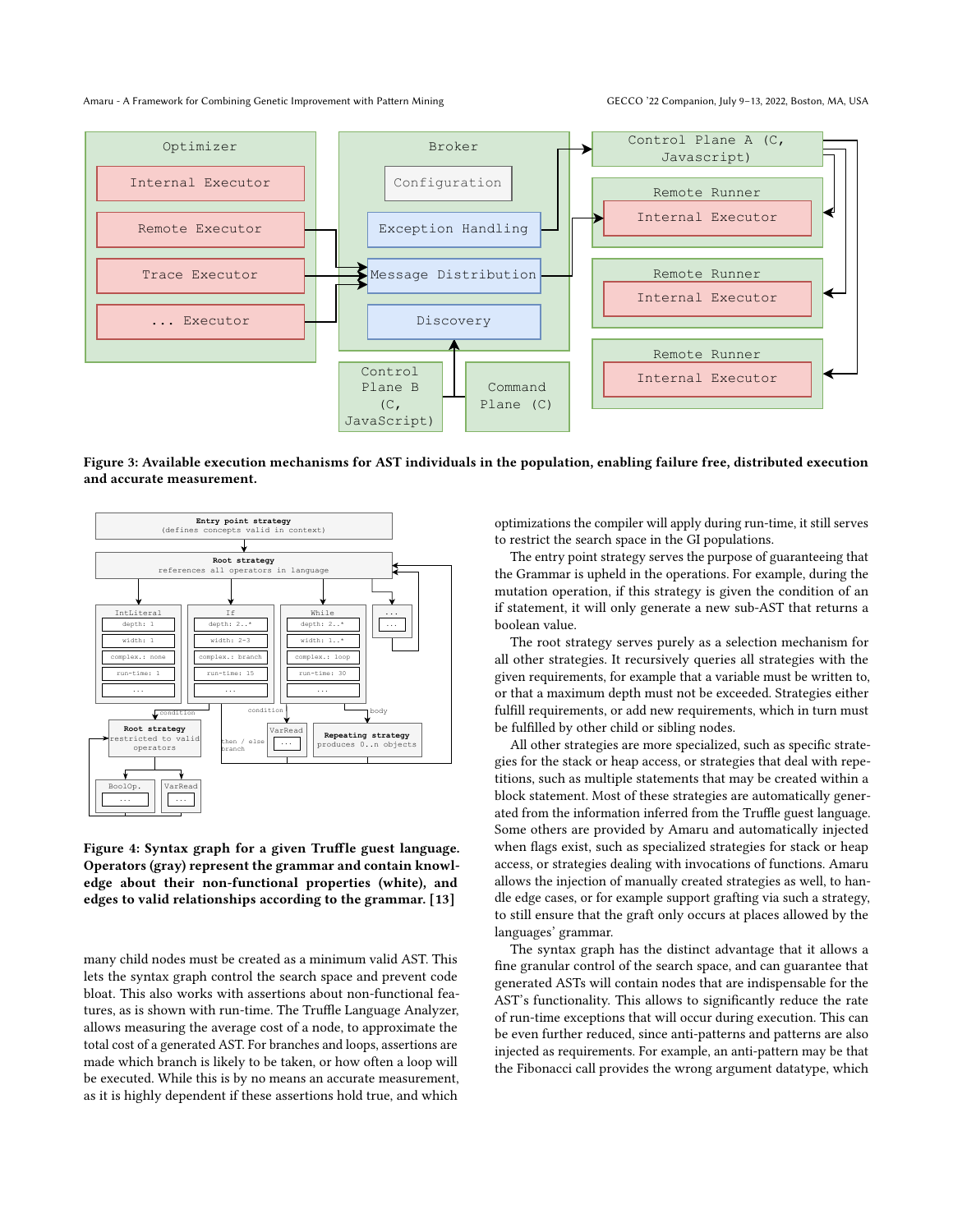would lead to a run-time exception (see [Figure 5\)](#page-5-1). Such an antipattern can be introduced as a requirement, where if the function being called is "fib" then there must be an int argument provided. This in turn may still produce a run-time exception as the int variable must also not be negative, which is easily modeled for literals, but hardly possible to guarantee for every possible sub-AST that may produce an integer as the argument node. This rather simple example shows that patterns do help to improve overall quality of the GI populations, but cannot guarantee a runtime exception free population.

Amaru provides much tooling for the syntax graph, and enables the automated injection of patterns and anti-patterns which can simply be modeled as ASTs. Wildcards, allow these patterns to be fairly expressive, to also model the requirement that a node must (not) be there, or that nodes can be skipped. However, all of this also comes with a disadvantage. The evaluation of the syntax graph is a fairly expensive operation, since queries must be recursively iterated until either an AST is found, or the search space is exhausted as the (potential) AST becomes too large. While Amaru mitigates this issue with caching, and different selection strategies, the KGGI crossover and mutation operations are much slower than other operators known from literature.

#### <span id="page-5-0"></span>3.2 Mining Patterns from Experiments

The Amaru framework provides functionality to mine ASTs produced from GI experiments via frequent and discriminative pattern mining. Mining frequent patterns enables the identification of substructures that occur frequently overall. E.g. patterns are not identified in one single AST, but rather patterns are identified occurring in a large percentage of ASTs of the entire GI population, making them significant. Discriminative pattern mining on the other hand compares two or more groups and attempts to find patterns that occur more in one group than in the other(s) making them discriminative. For example, frequent pattern mining is the process of discovering patterns over an entire GI experiment. Discriminative pattern mining occurs if the ASTs produced in the experiment are grouped into those succeeding all tests, those failing tests, and those producing run-time exceptions, which would allow a mining of bug patterns.

An example of a mined anti-pattern that is responsible for a bug is shown in [Figure 5.](#page-5-1) The figure shows an invocation of the Fibonacci function with a char literal on the left, which will fail as no such function exists to be invoked. On the right is the corresponding correct pattern which will not fail as an int literal is provided. The invoke node and function literal node on both sides would not be discriminative, as they occur in both search spaces of failing and succeeding ASTs. However, the third node makes the pattern discriminative when they only occur in one group, or at least far more often.

Pattern mining deals with a search space  $2<sup>n</sup>$ , where n is the amount of relationships available in an AST. This is because each component of a tree, e.g. any subset of nodes with corresponding relationships between them, must be analyzed. As this search space is virtually unmanageable for larger ASTs multiple growth metrics exist [\[17\]](#page-7-11), and a multitude of algorithms to apply these metrics exists as well. Metrics are applied to filter and rank patterns, and

<span id="page-5-1"></span>

Figure 5: Example of an identified anti-pattern leading to a run-time exception as the Fibonacci function "fib" is invoked with the wrong type, and the corresponding identified pattern where the invocation correctly provides an integer.

only the top n patterns are analyzed for additional relationships. Amaru provides several reference implementations of such metrics, although primarily the contrast metric is used for discriminative mining. This metric prioritizes the difference in frequence between discriminative groups, e.g. patterns that occur more often in one than in the other, by absolute difference.

Amaru uses the Independent Growth of Ordered Relationships (IGOR) algorithm [\[13\]](#page-6-7), which was developed to mine ordered relationships in ASTs. In mining ordered means that the relationships order is considered, as some algorithms will consider the pattern  $(A) \leftarrow (B) \rightarrow (C)$  identical to  $(C) \leftarrow (B) \rightarrow (A)$  as B is the parent node, and both A and C occur as child nodes. Another concept to be considered is induced vs. embedded. Induced patterns are such patterns where all nodes must be directly connected. Embedded patterns can skip nodes, only enforcing a direct connection, such as A and C would have.

IGOR provides only ordered mining, as the execution order of statements, and often even partial statements, such as boolean expressions which are short-circuit evaluated, is relevant in source code. It allows both induced mining, to identify larger connected patterns, as well as embedded mining to enable identifying patterns that may be distributed over the entire AST. This is done via a pattern growth approach. E.g. all patterns of size 1 are evaluated, and ranked according to the selected metric. From this point on only the top n patterns are checked, and only grown if an additional relationship and corresponding node would remain discriminative enough with appropriate support, e.g. the pattern also still occurring often enough in at least one group.

The IGOR algorithm also allows utilizing the Truffle guest languages' information in the mining process, by introducing the concept of hierarchies, e.g. generalizing observed nodes. In the example shown in [Figure 5](#page-5-1) the correct pattern could be an argument of any "int" instead of just int literals. As another relevant example, mining algorithms other than IGOR would not be able to consider for and while loops as the same pattern. IGOR can apply the natural hierarchy of truffle languages to automatically generalize patterns. Alternatively a hierarchy can be provided instead that targets specific use cases, such as hierarchies prioritizing the data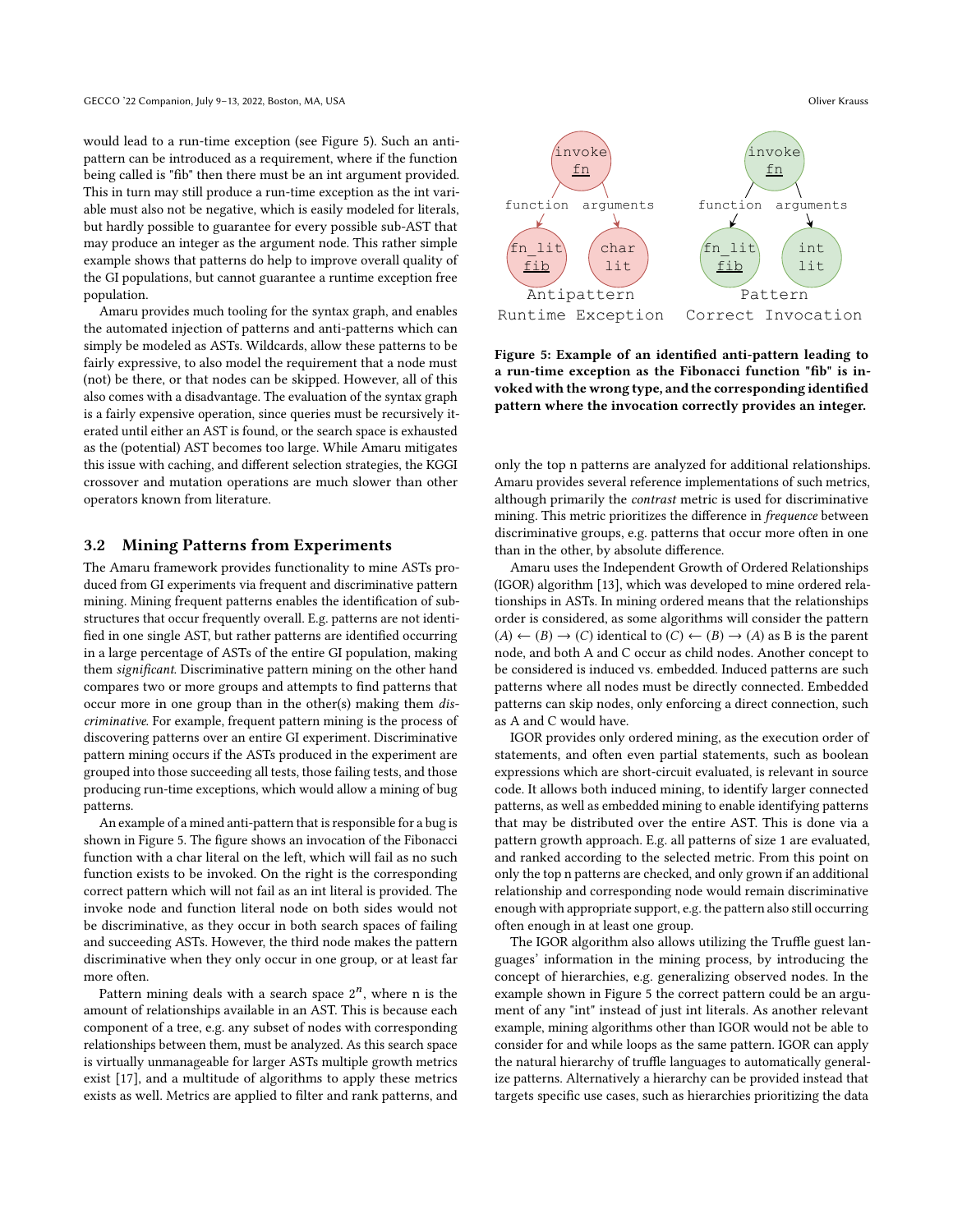Amaru - A Framework for Combining Genetic Improvement with Pattern Mining GECCO '22 Companion, July 9-13, 2022, Boston, MA, USA

types of nodes, or hierarchies prioritizing the data flow, for example generalizing "read int", and "read double" to a "read" and further generalizing "read" and "write" to "data access". This provides two advantages. Firstly, generalized patterns have more options for their application. Secondly, it allows mining general patterns combined from a multitude of specialized patterns that may not occur often enough to be discriminative on their own, but are significant and discriminative when combined.

Amaru provides functionality to verify or disprove identified patterns. This is done via using the mutation operator of KGGI and enforcing the pattern in multiple mutants of one or more ASTs. The effects of the AST are then measured, e.g. tests are run and metrics are observed. From this, a confidence score is calculated that relays in percent if the expected hypothesis holds true, or not.

As an example, the anti-pattern from [Figure 5](#page-5-1) is assumed to be responsible for leading to a run-time exception. If this pattern is injected 100 times into different ASTs, the confidence score is calculated by how often the AST fails during run time (ex. 95%). Due to the complexity of code, patterns can rarely be proven to be 100% correct, as the pattern may be injected in a branch that is not executed with the given test suite, or it may be injected at unreachable positions, for example after a return statement. However, this method enables the verification of patterns and fixes for these patterns. Patterns that have been verified, can then be applied in future GI runs to exclude patterns leading to runtime exceptions, or alternatively to introduce well performing genomes.

## <span id="page-6-4"></span>4 CONCLUSION AND FUTURE WORK

Genetic Improvement is a research field that is still growing. One of the current challenges in this domain is building trust in GI, and making the generated results, explainable [\[15\]](#page-7-4). Amaru provides a first step in this direction by utilizing the data generated during GI runs, and applying discriminative pattern mining on the results.

Amaru runs via Truffle on the JVM, enabling the use of any language developed as a Truffle guest language. This enables research on GI on a fine granular level, and utilizing information from interpreter and compiler, such as stack and heap information. Compared to other GI frameworks, such as Gin and PyGGI, Amaru is less lightweight due to its integration with Truffle.

Amaru is quite successful in combining GI with pattern mining, and we hope that this success can be replicated by the community. [Krauss\[13\]](#page-6-7) provide a case study consisting of 25 algorithms from three different domains (math, sort and neural networks). They apply pattern mining to these experiments, and identify several bugs that cause most of the GI populations to lead to run-time exceptions. They prove that these bugs are responsible for their corresponding exceptions with an average confidence of 90.1%, and when applying these highly confident patterns in a further experiment series. In their results they manage to double the population diversity, as the large number of failed ASTs reduced that diversity significantly, and reduce the number of individuals failing at runtime to 36.9 % over all experiments. Additionally, they find improvements for 22 out of the 25 selected algorithms, with an average run-time speedup of 33.5%.

The source code of Amaru is publicly available at [https://github.](https://github.com/oliver-krauss/amaru) [com/oliver-krauss/amaru.](https://github.com/oliver-krauss/amaru) The connector to Heuristic Lab is available at [https://github.com/oliver-krauss/heuristiclabconnector.](https://github.com/oliver-krauss/heuristiclabconnector) Both are licensed under the Mozilla Public License 2.0. It also enables the integration with other frameworks, and extensibility for additional algorithms, and operators for both GI and pattern mining. Participation is welcomed, and encouraged, be it in the form of feature-request and bug reports or contribution to the code base.

In the near future, we plan to improve and extend Amaru. This primarily concerns rewrites to ease the set-up and allow users to quickly start their own experiments. Both the GI and pattern mining algorithms currently allow reporting in the form of generated static HTML or Markdown reports after the experiments have finished. No UI is available for configuring experiments or viewing interim results as of yet. We also plan to extend support for more algorithms from search based software engineering.

#### **REFERENCES**

- <span id="page-6-2"></span>[1] Gabin An, Aymeric Blot, Justyna Petke, and Shin Yoo. 2019. PyGGI 2.0: Language Independent Genetic Improvement Framework. In Proceedings of the 2019 27th ACM Joint Meeting on European Software Engineering Conference and Symposium on the Foundations of Software Engineering. ACM, Tallinn, Estonia, 1100–1104. <https://doi.org/10.1145/3338906.3341184>
- <span id="page-6-3"></span>[2] Gabin An, Jinhan Kim, Seongmin Lee, and Shin Yoo. 2017. PyGGI: Python General framework for Genetic Improvement. In Proceedings of Korea Software Congress (KSC 2017). Busan, South Korea, 536–538. [https://coinse.kaist.ac.kr/publications/](https://coinse.kaist.ac.kr/publications/pdfs/An2017aa.pdf) [pdfs/An2017aa.pdf.](https://coinse.kaist.ac.kr/publications/pdfs/An2017aa.pdf) [3] Earl T. Barr, Yuriy Brun, Premkumar Devanbu, Mark Harman, and Federica Sarro.
- <span id="page-6-12"></span>[n. d.]. The Plastic Surgery Hypothesis. In Proceedings of the 22nd ACM SIGSOFT International Symposium on Foundations of Software Engineering (New York, NY, USA, 2014-11-11) (FSE 2014). ACM, 306–317. [https://doi.org/10.1145/2635868.](https://doi.org/10.1145/2635868.2635898) [2635898](https://doi.org/10.1145/2635868.2635898)
- <span id="page-6-10"></span>[4] Edd Barrett, Carl Friedrich Bolz-Tereick, Rebecca Killick, Sarah Mount, and Laurence Tratt. [n. d.]. Virtual Machine Warmup Blows Hot and Cold. Proceedings of the ACM on Programming Languages 1 ([n. d.]), 52:1–52:27. Issue OOPSLA. <https://doi.org/10.1145/3133876>
- <span id="page-6-1"></span>[5] Alexander E. I. Brownlee, Justyna Petke, Brad Alexander, Earl T. Barr, Markus Wagner, and David R. White. 2019. Gin: Genetic Improvement Research Made Easy. In Proceedings of the Genetic and Evolutionary Computation Conference. ACM, Prague, Czech Republic, 985–993.<https://doi.org/10.1145/3321707.3321841>
- <span id="page-6-11"></span>[6] Alexander E. I. Brownlee, Justyna Petke, and Anna F. Rasburn. [n. d.]. Injecting Shortcuts for Faster Running Java Code. In 2020 IEEE Congress on Evolutionary Computation (CEC) (Glasgow, United Kingdom, 2020-07). IEEE, 1–8. [https:](https://doi.org/10.1109/CEC48606.2020.9185708) [//doi.org/10.1109/CEC48606.2020.9185708](https://doi.org/10.1109/CEC48606.2020.9185708)
- <span id="page-6-8"></span>[7] Daniel Dorfmeister and Oliver Krauss. [n. d.]. Integrating HeuristicLab with Compilers and Interpreters for Non-Functional Code Optimization. In Proceedings of the 2020 Genetic and Evolutionary Computation Conference (Cancun, Mexico, 2020-07). ACM.<https://doi.org/10.1145/3377929.3398103>
- <span id="page-6-5"></span>[8] Gilles Duboscq, Lukas Stadler, Thomas Würthinger, Doug Simon, Christian Wimmer, and Hanspeter Mössenböck. 2013. Graal IR: An Extensible Declarative Intermediate Representation. In 2nd Asia-Pacific Programming Languages and Compilers Workshop (APPLC'13), as Part of the 10th Annual International Symposium on Code Generation and Optimization. 9.
- <span id="page-6-6"></span>[9] Matthias Grimmer, Chris Seaton, Roland Schatz, Thomas Würthinger, and Hanspeter Mössenböck. [n. d.]. High-Performance Cross-Language Interoperability in a Multi-Language Runtime. In Proceedings of the 11th Symposium on Dynamic Languages (Pittsburgh, Pennsylvania, USA, 2015-10-21). ACM, 78–90. <https://doi.org/10.1145/2816707.2816714>
- <span id="page-6-13"></span>[10] Nguyen Xuan Hoai and Robert I. McKay. [n. d.]. A Framework For Tree-Adjunct Grammar Guided Genetic Programming. [http://citeseerx.ist.psu.edu/viewdoc/](http://citeseerx.ist.psu.edu/viewdoc/download?doi=10.1.1.79.4037&rep=rep1&type=pdf) [download?doi=10.1.1.79.4037&rep=rep1&type=pdf](http://citeseerx.ist.psu.edu/viewdoc/download?doi=10.1.1.79.4037&rep=rep1&type=pdf)
- <span id="page-6-9"></span>[11] Michael Kommenda, Gabriel Kronberger, Stefan Wagner, Stephan Winkler, and Michael Affenzeller. 2012. On the Architecture and Implementation of Treebased Genetic Programming in HeuristicLab. In Proceedings of the 14th Annual Conference Companion on Genetic and Evolutionary Computation (Philadelphia, Pennsylvania, USA) (GECCO '12). ACM, New York, NY, USA, 101-108. [https:](https://doi.org/10.1145/2330784.2330801) [//doi.org/10.1145/2330784.2330801](https://doi.org/10.1145/2330784.2330801)
- <span id="page-6-0"></span>[12] Oliver Krauss. 2021. Amaru - The Amaru Framework for Genetic Improvement and Pattern Mining in Graal and Truffle.<https://doi.org/10.5281/zenodo.6104384>
- <span id="page-6-7"></span>[13] Oliver Krauss. 2022. Pattern Mining and Genetic Improvement in Compilers and Interpreters. Ph. D. Dissertation.